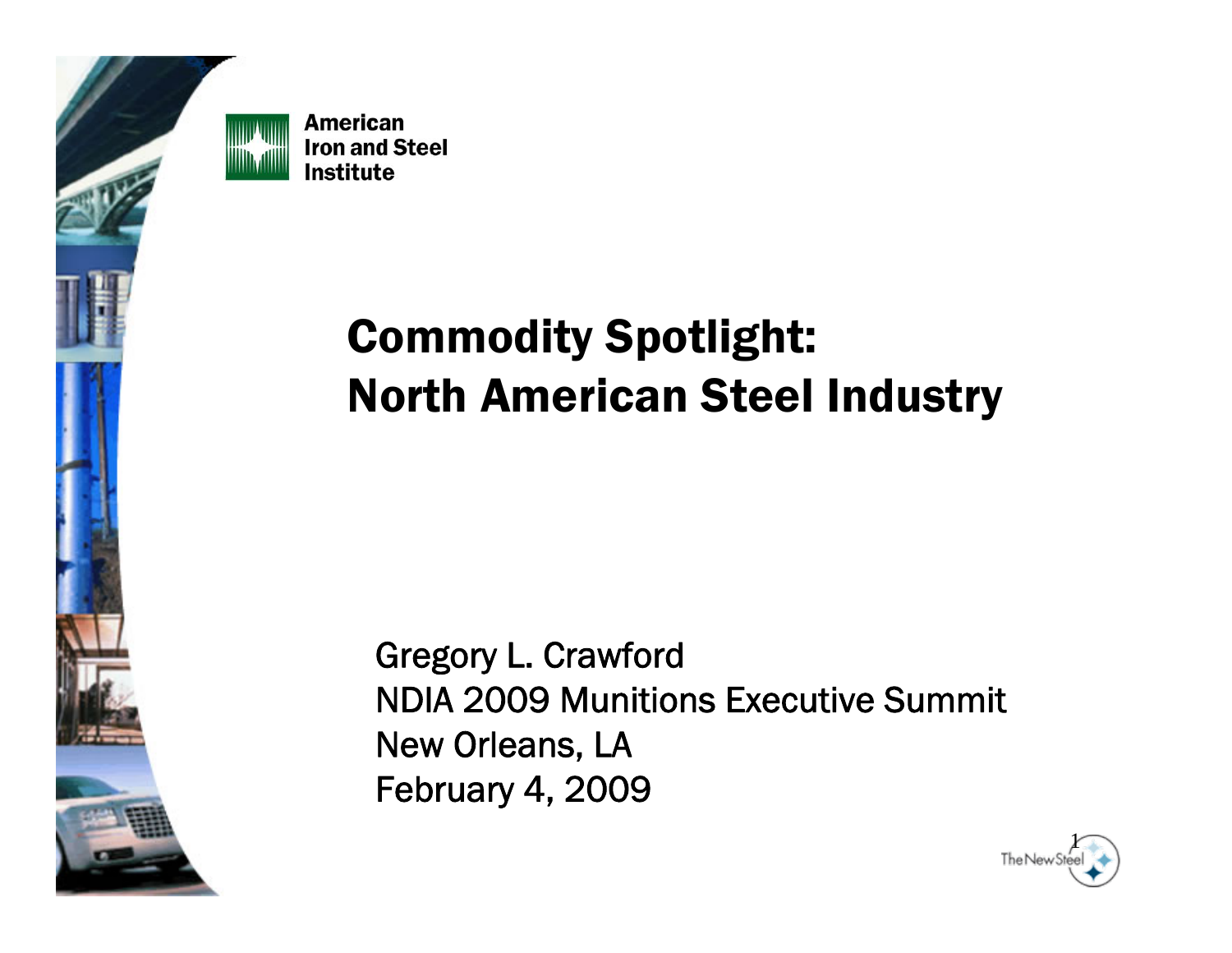

# North American Steel Industry

- Globally Competitive
- Strategically Aligned: Defense, Economy
- Leader in Technology Deployment
- Investment in Market Development
- Sustainable/Environmentally Responsible





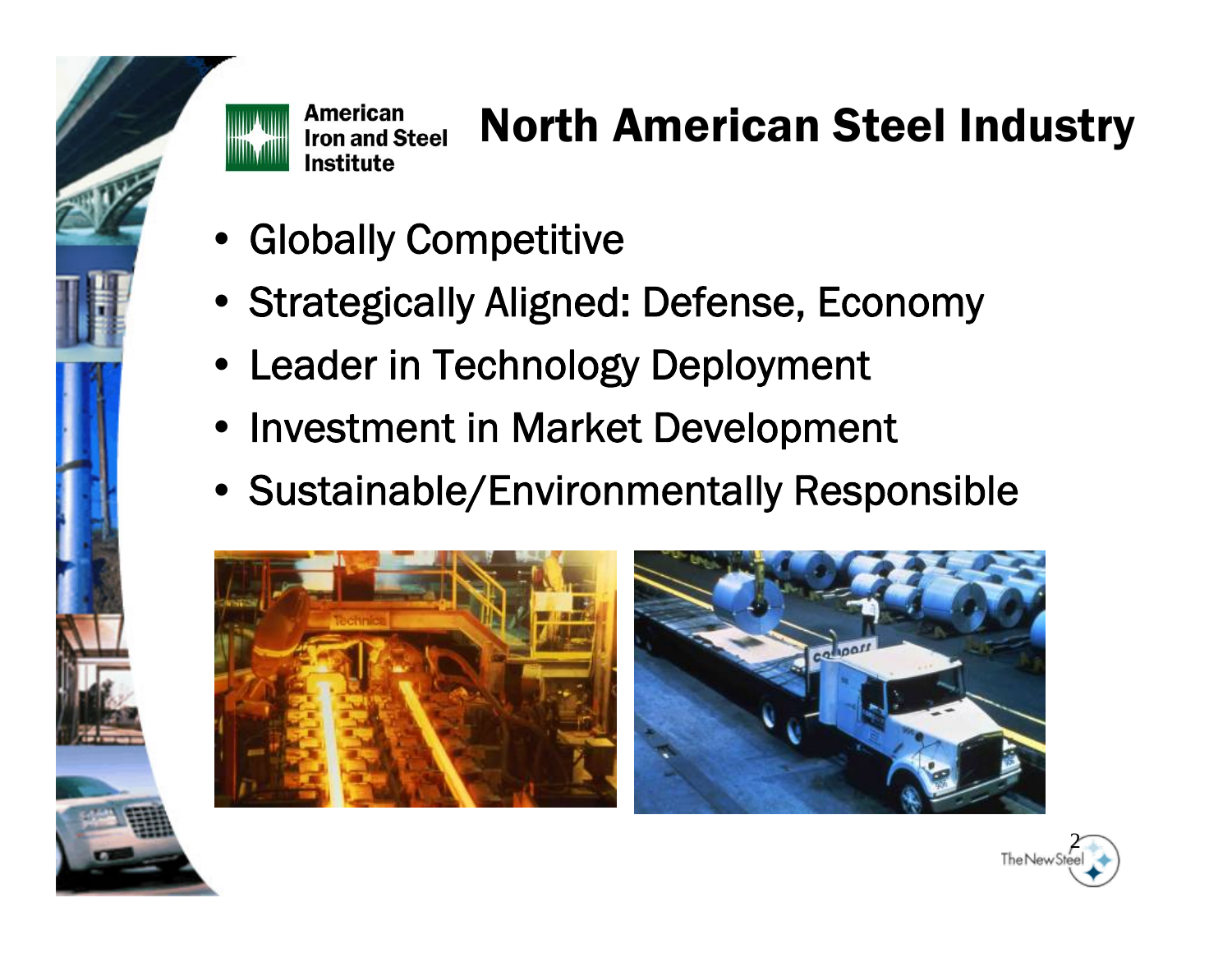#### North American Steel Industry

#### Integrated Mills

- Basic Oxygen Furnace Electric Arc Furnace
- •Iron Ore-Based
- Centralized
- Flat-Rolled Sheet

#### Mini-Mills

- 
- Scrap-Based
- Regional
- Long, Heavy Shapes

AISI's member companies represent 75% of U.S. raw steel production.





3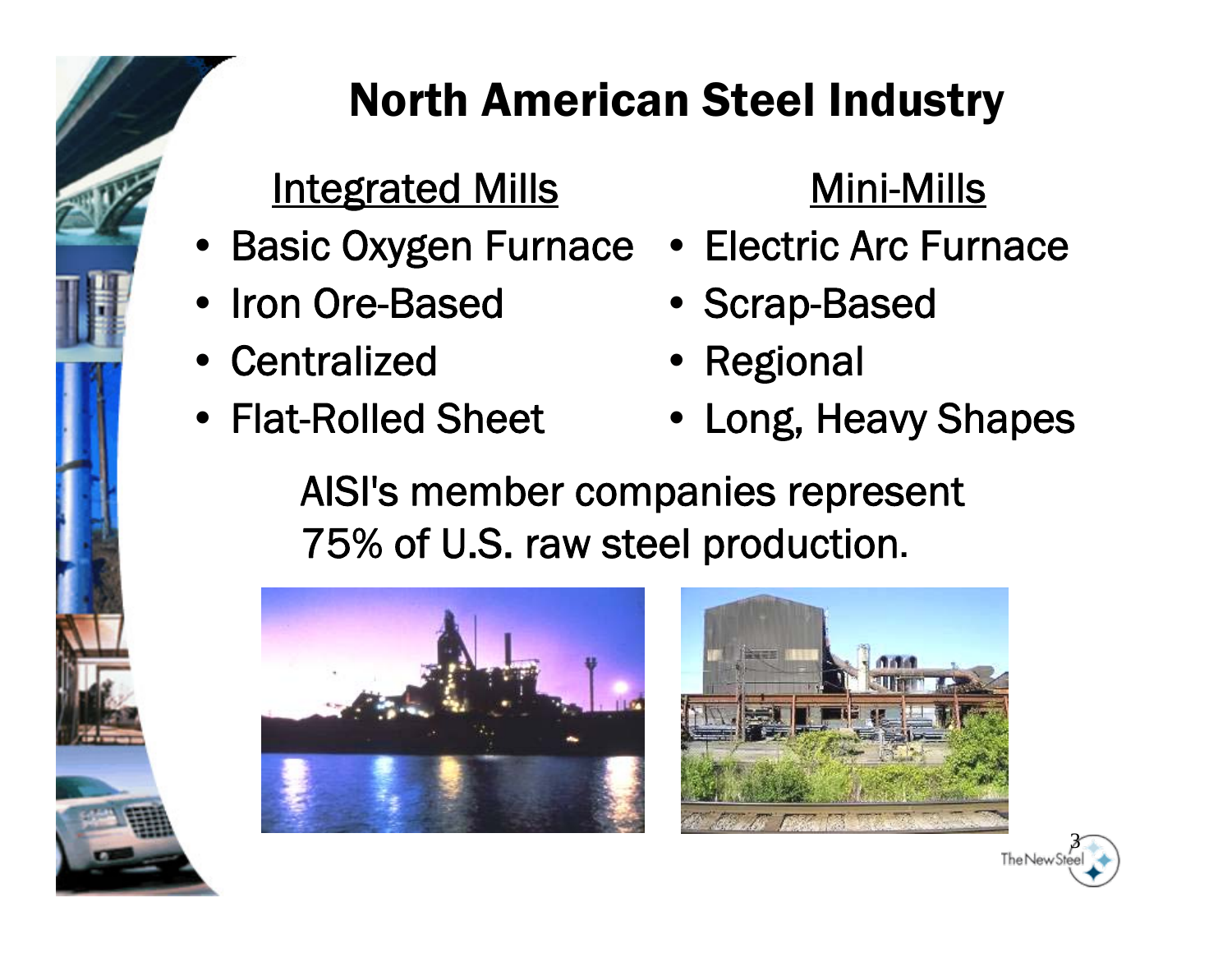#### North American Steel Mills

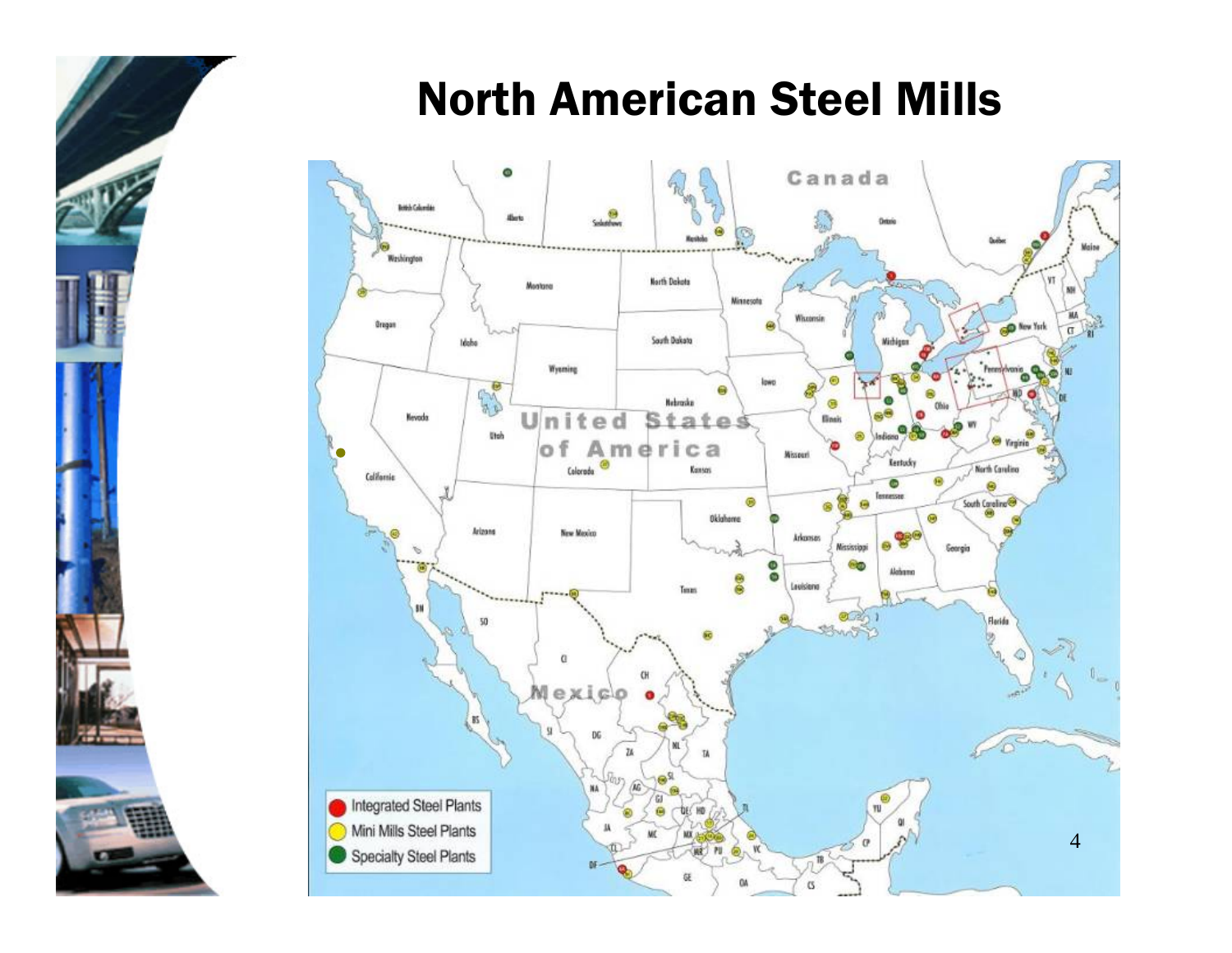

#### Steel-Consuming Markets





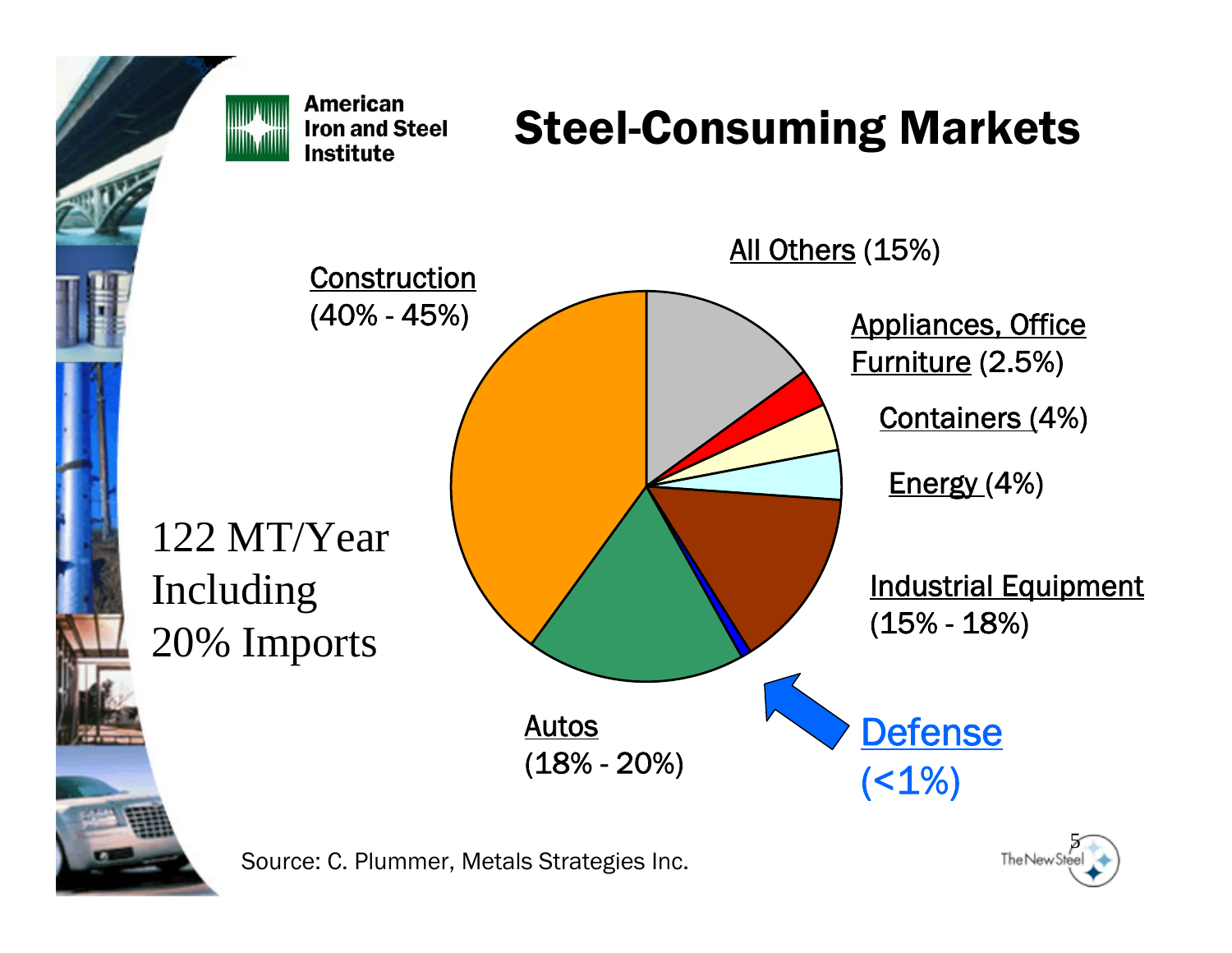

# Steel Applications: National Security

- **I. Homeland Security**
- Transportation (Bridges, Roads, Airports, Rail)
- Energy Distribution
- Water Distribution
- Public Health/Safety
- Commerce

#### II. Military

- Armored Vehicles
- Ships/Aircraft
- Weaponry/Projectiles and Other Ordnance
- Logistical Support



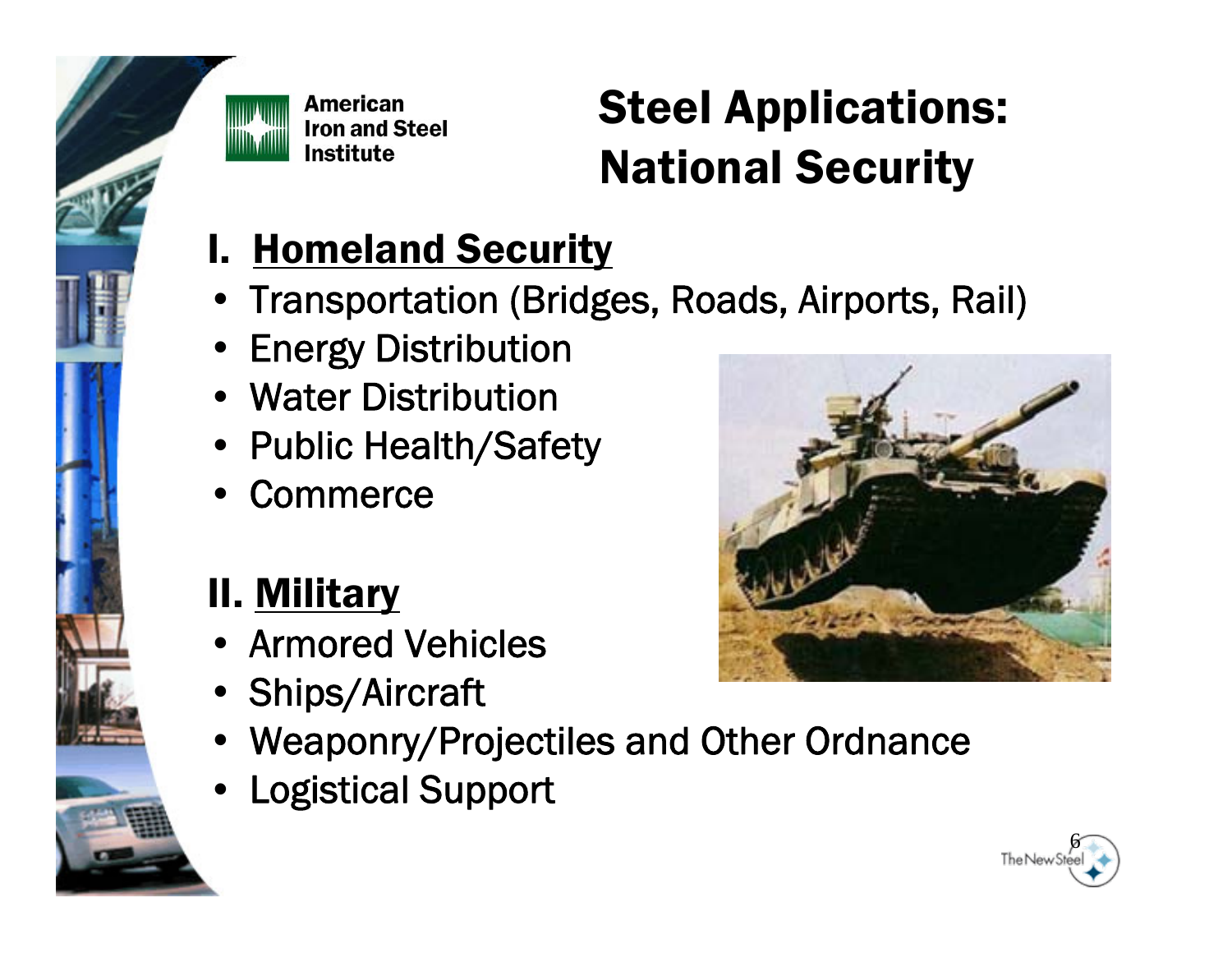

### Steel Applications: Major Defense Procurement

Abrams Tanks (M1) 22 tons each Stryker Light Armored Vehicle 8 tons each Bradley (M2) 6 tons each Aircraft CarrierSubmarine (Trident) 10,000 tons each LPD Amphibious Force Ship 12,000 tons each Guided Missile Destroyers (DDG) 500 tons each

50,000 tons each





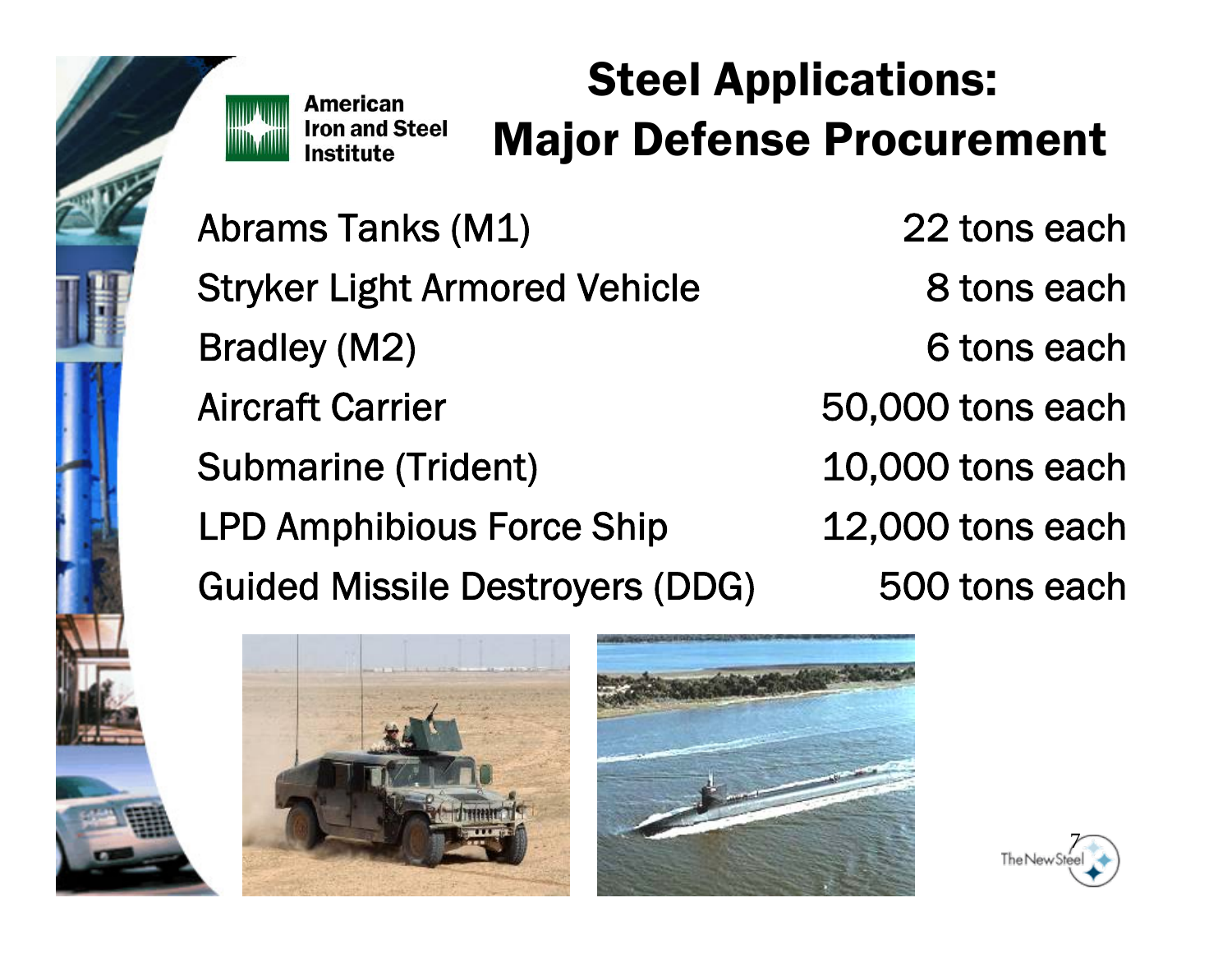

# Steel Demand: Munitions

- Capabilities of Steel Producers in the U.S.  $-$  Rounds ( $\leq$  9"), RCS ( $\leq$  8")
- Grades:
	- –Mild Steel Grades: 1046, 1045
	- Alloy Grades: 4130, 4140, 4340, 4135
	- –- High Carbon Grades: HF-1, 52100
- Processing:
	- Tighter Tolerances
	- –- Improved Surface Qualities
	- –- Hot Forging
	- Spherodizing



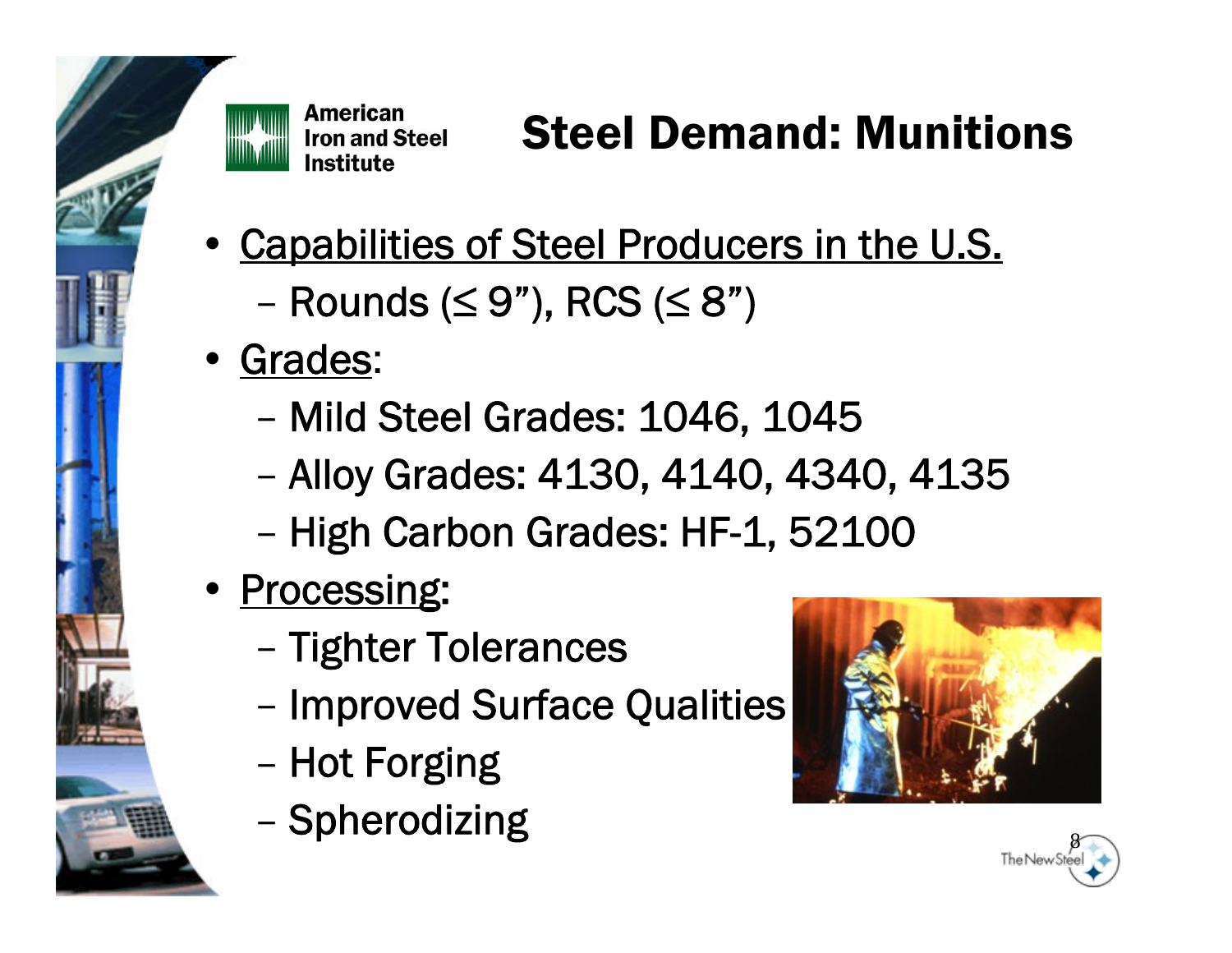#### Steel Investment: >\$60 Billion since 1990



- •Quality
- •Productivity
- •Cost
- •Energy/Environment

*Productivity: More Than Tripled Since 1980s*



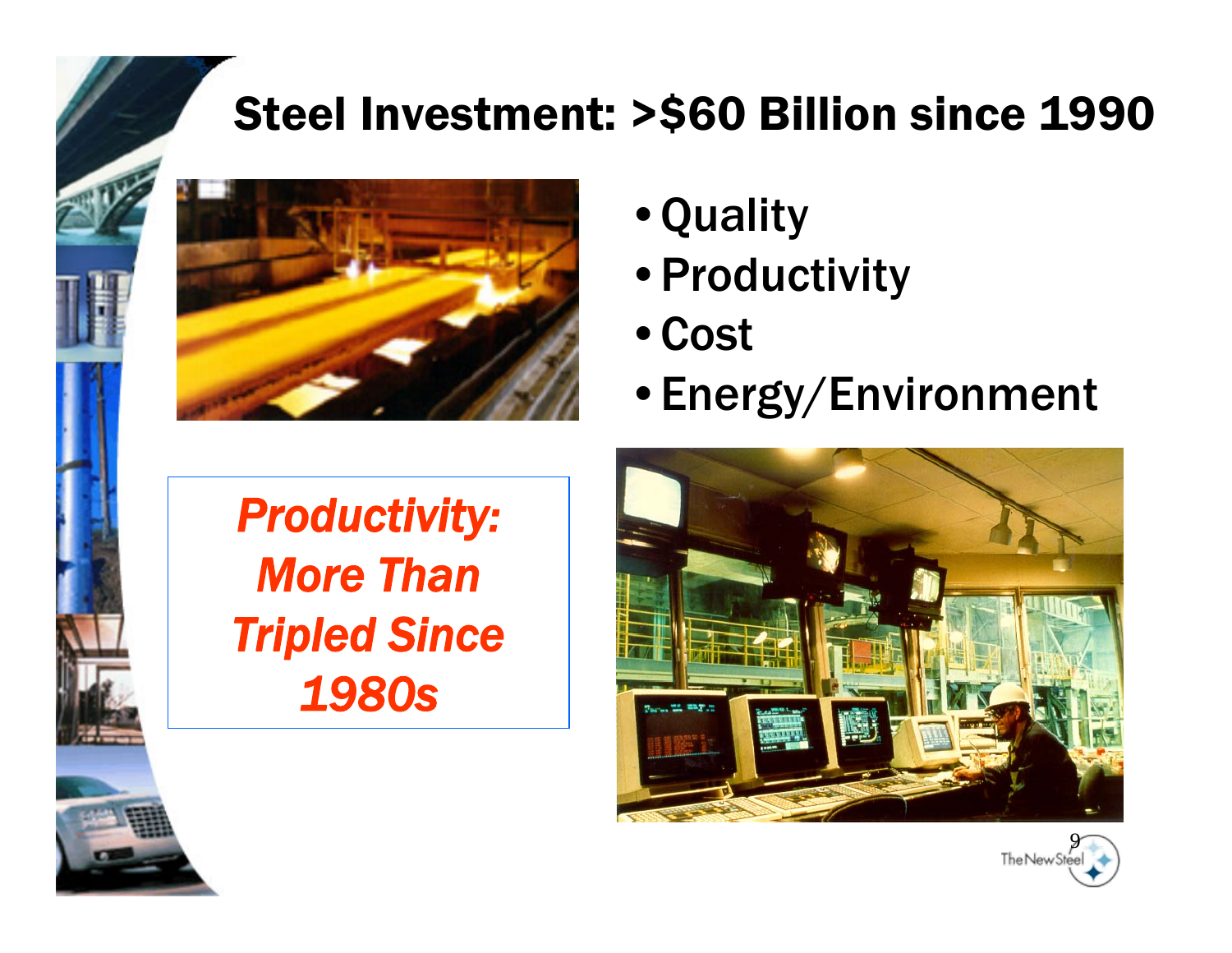#### USA Steel Industry Labor Efficiency



USA Steel Mill Employment:  $\underbrace{125,000}$  10

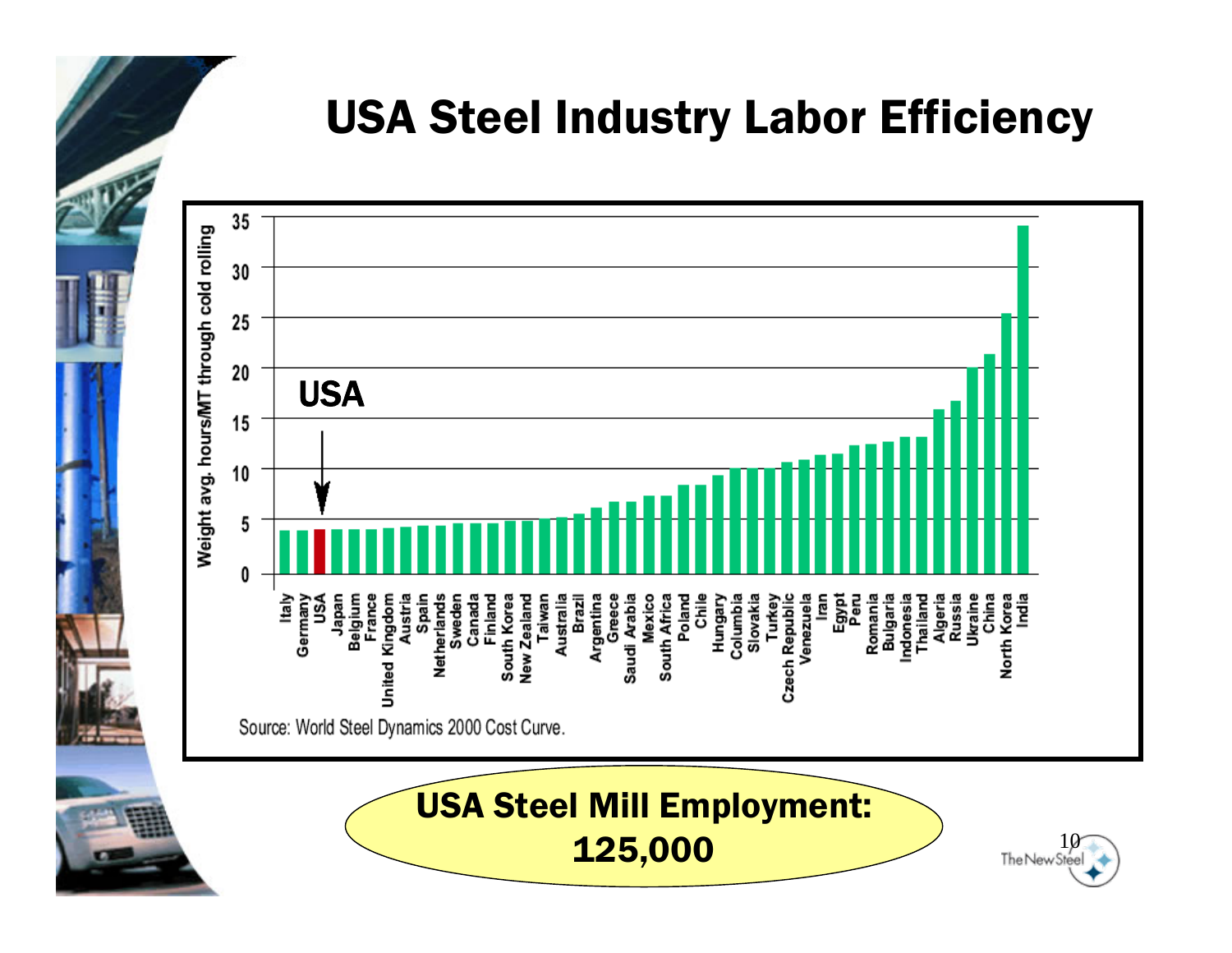#### Steel Industry: **American Iron and Steel** Reduction in Energy Use Institute



- •33% Less Energy Use Since 1990
- 19% Less Energy Use Since 2002

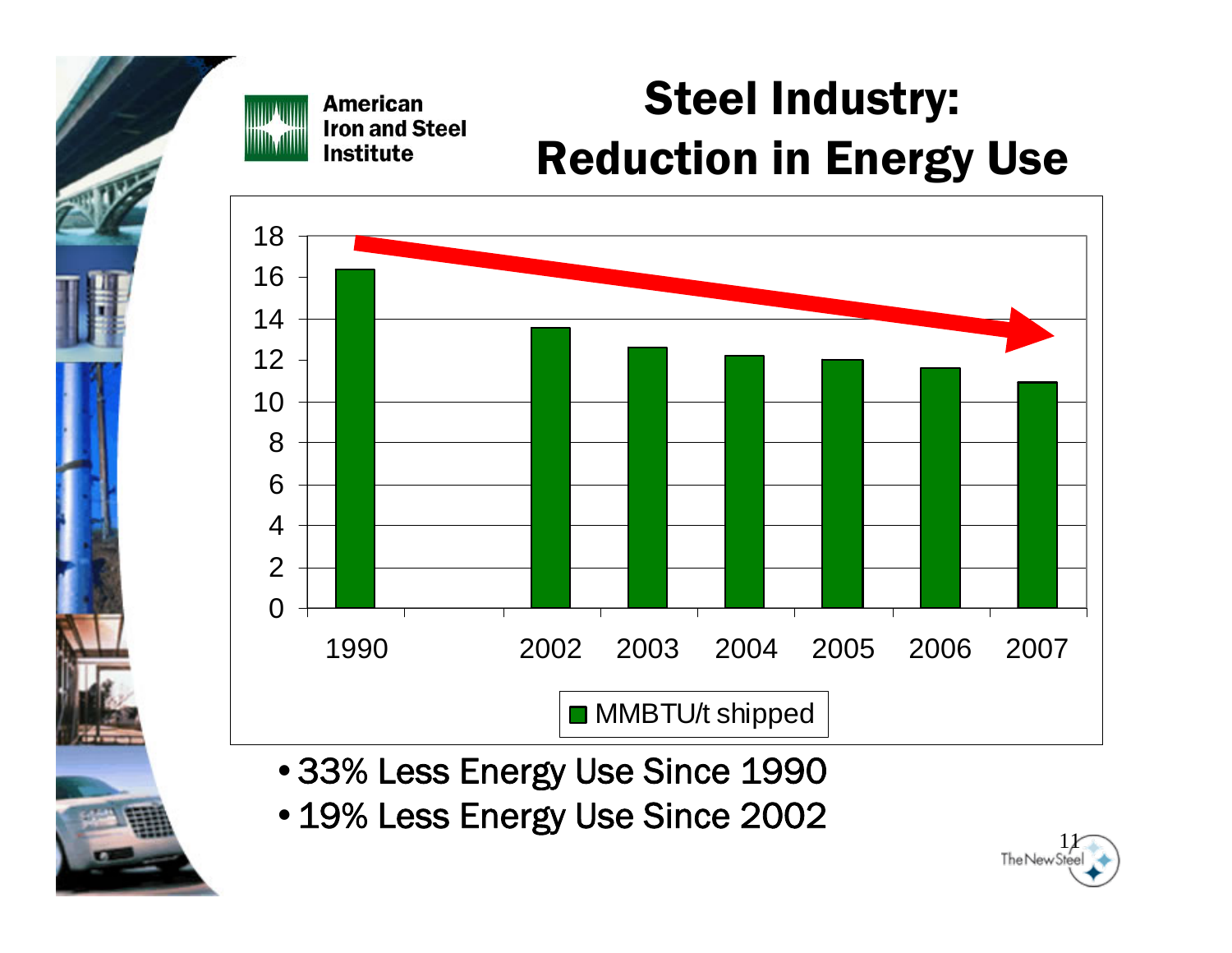

nstitute

#### **American** Steel Industry: **Iron and Steel** Environmentally Responsible

EnviroMetal

- Air and Water Emissions: 90% Reduction
- Kyoto Target: >7% GHG Reduction, 1990-2012
- Steel Scrap Recycled in U.S. in 2007: 78.2% (over 82 million tons, highest ever)
- www.sustainable-steel.org



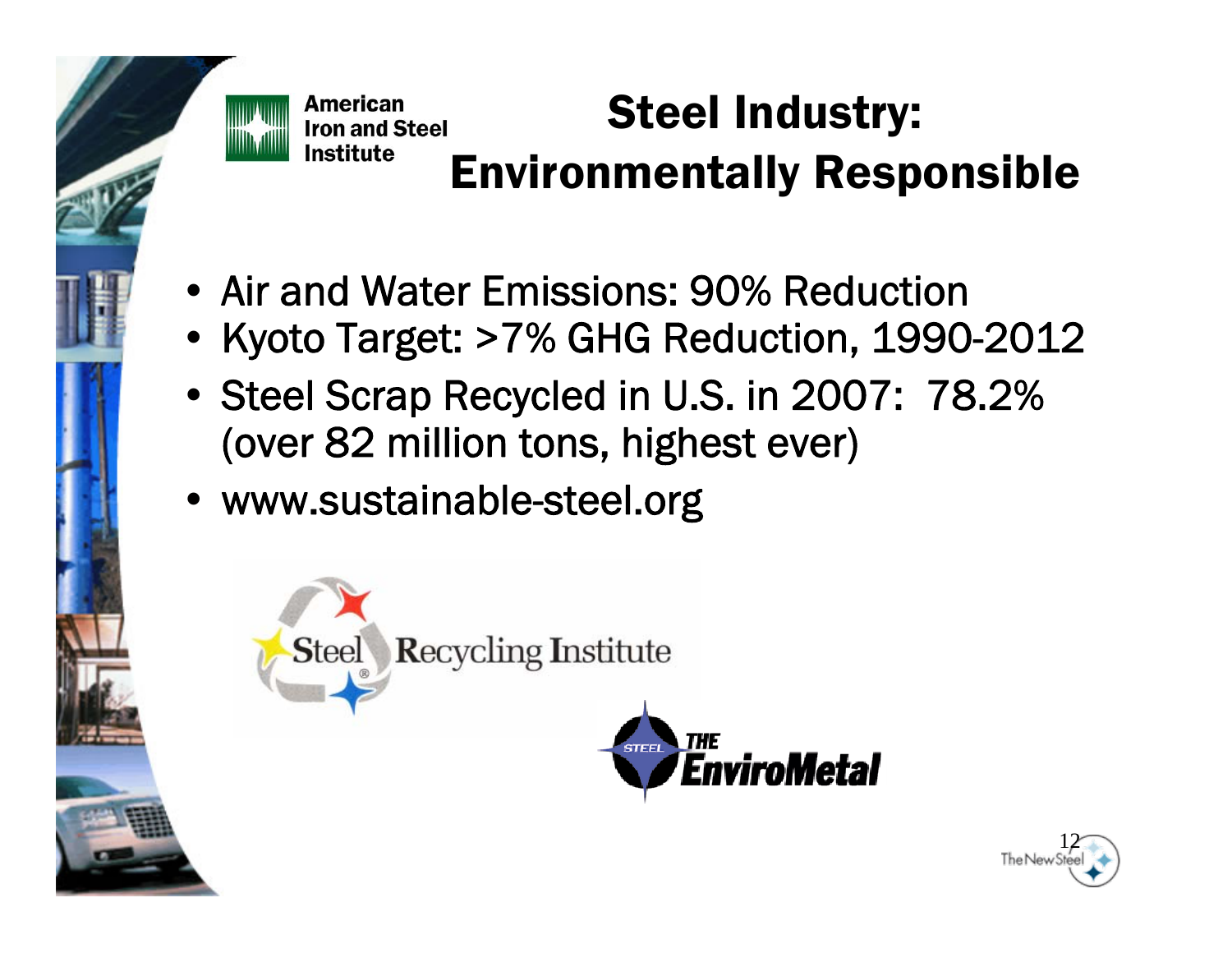

## Steel Technology And Manufacturing

- DoE R&D "Roadmaps"
- Material Properties (AHSS)
- Third-Generation Steels
- Coatings Technologies
- Competing Materials



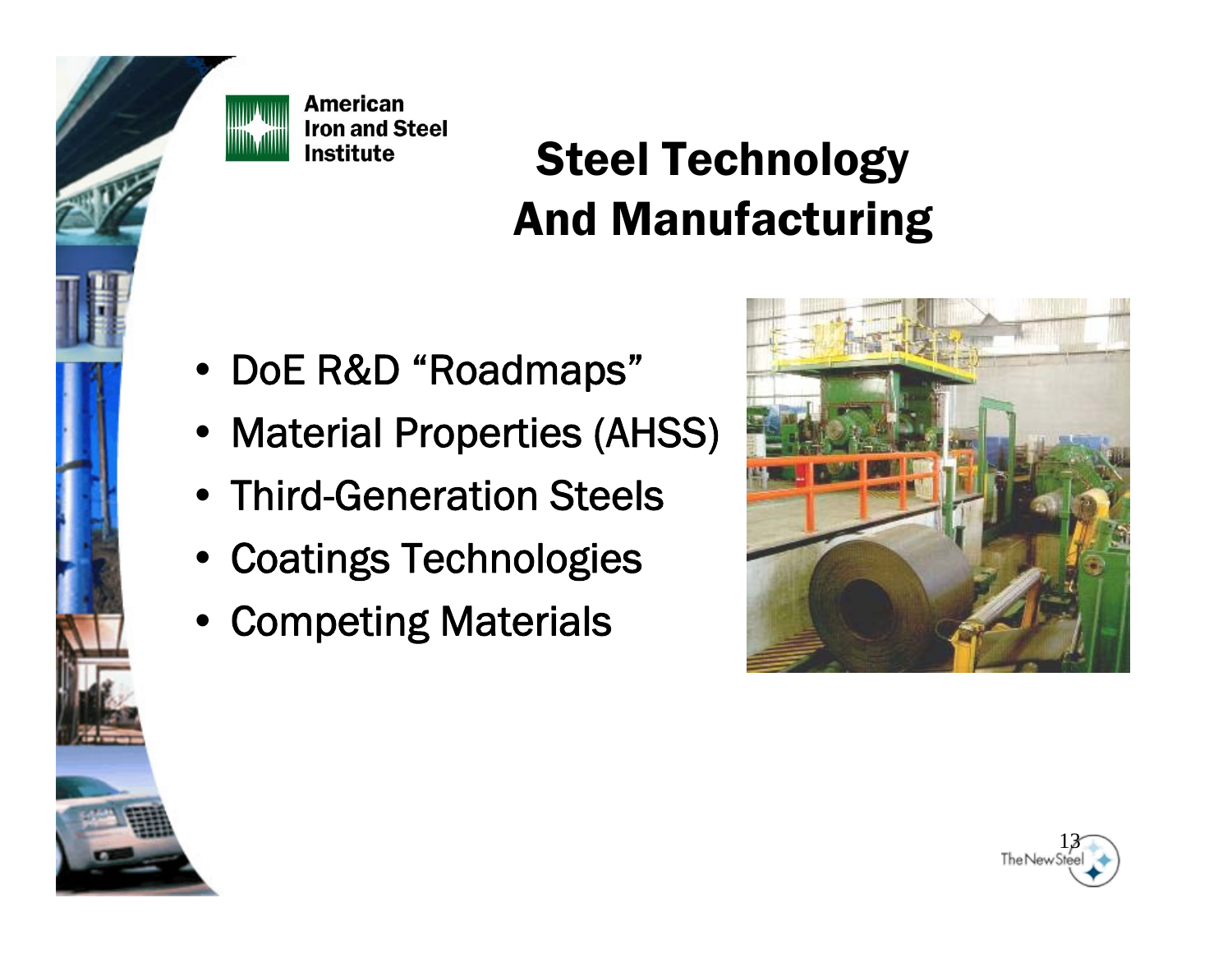

# Today's Steel Products

- $\bullet$ Durability, Strength, Composites
- Over 2,000 Steel Specifications
- Automotive = 50% New Products

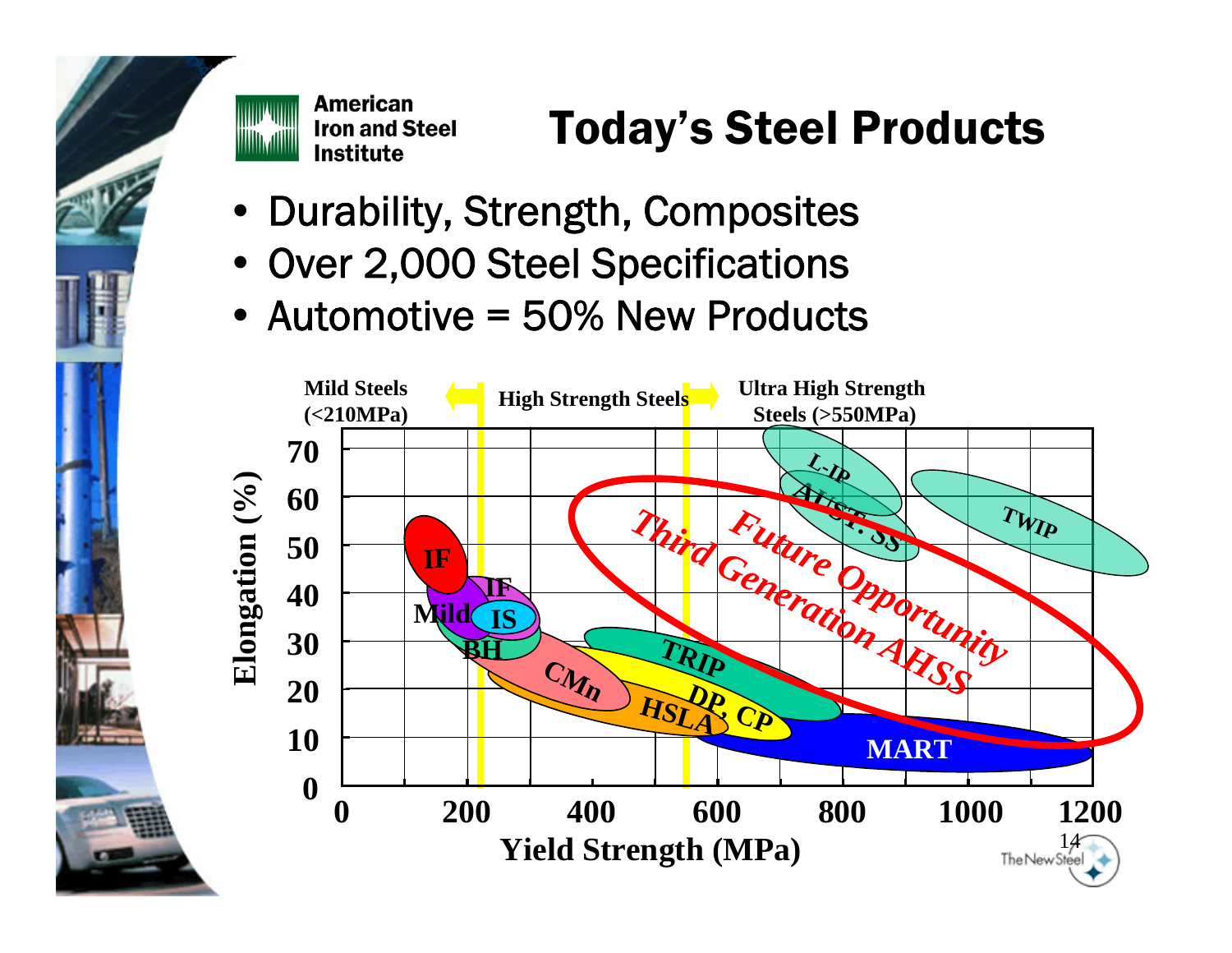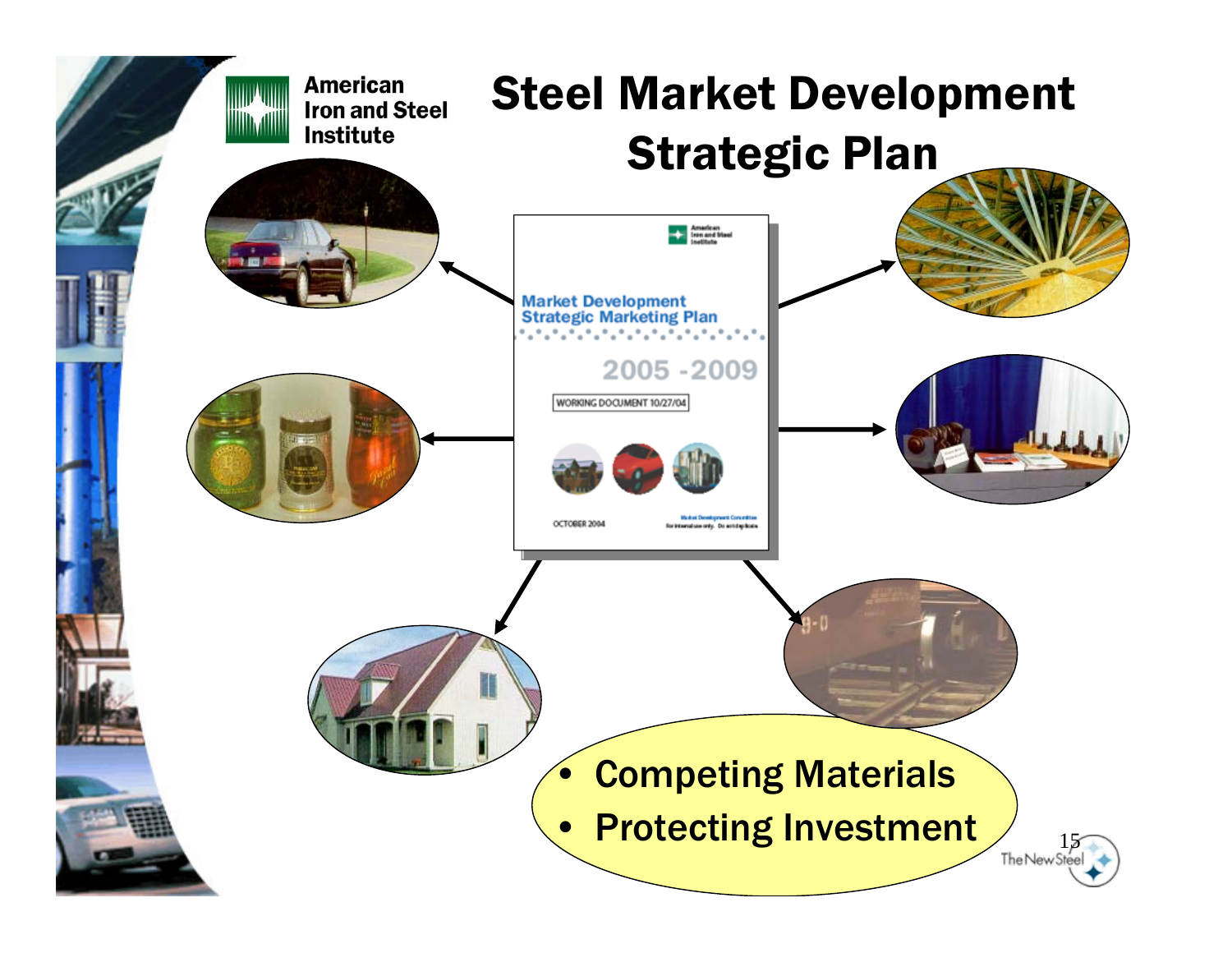

**American** 

Institute

#### Steel and Defense Industries **Iron and Steel** Collaboration – Tactical Vehicle

# IMPACT – U.S. Army (TACOM)

#### Objectives:

- •Commercial-Based Tactical Truck
- • Develop Near-Term, Low-Cost Fuel Economy/Environmental Technologies

U.S. Army/Ford/AISI

• Achieve 25% Weight Reduction



**IMPACT**

16

The New S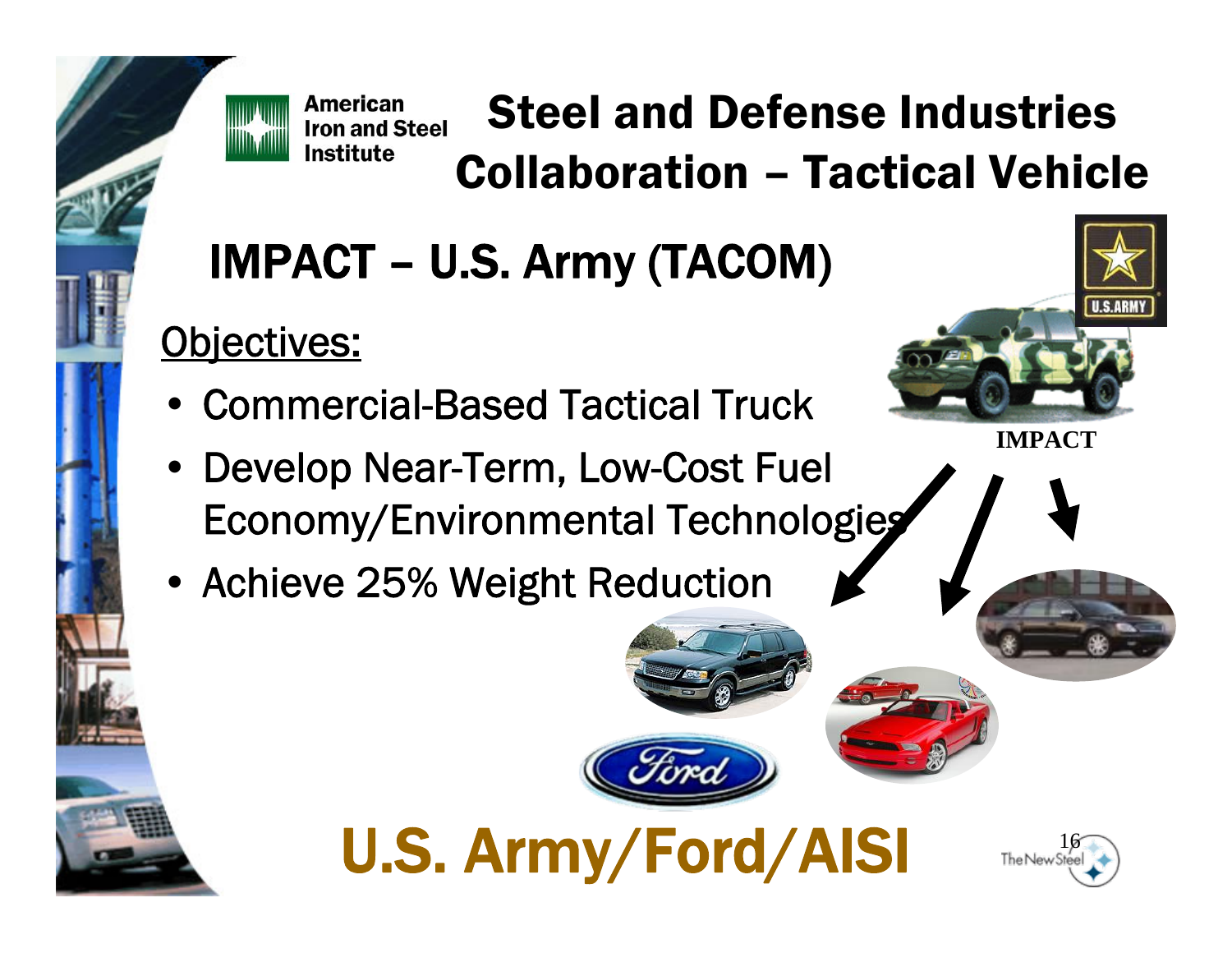# Steel and Defense Industries Collaboration – High-Performance Steels

#### Transportation Infrastructure

#### <u> Partnership - HPS for Bridges</u>

- U.S. Navy
- FHWA
- AISI





**American Iron and Steel Institute** 



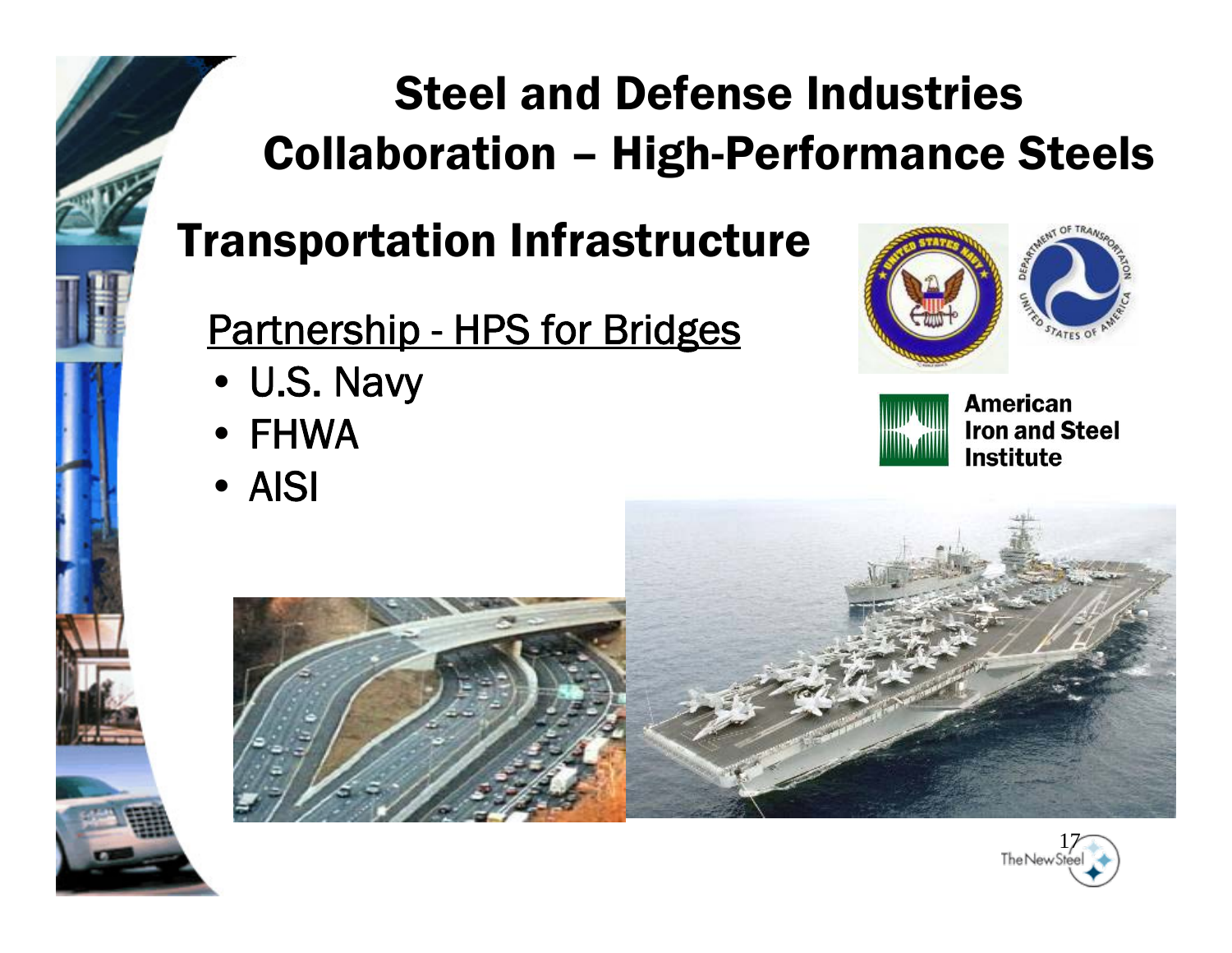

# Major Challenges Facing Steel Industry and DOD

- Cost of Raw Materials
- Access to Capital
- •Mergers/Acquisitions
- •Import Share/Surges
- •Impact of China et al.
- Global Demand
- Exchange Rates



•Mil Specs/Technology/Procurement

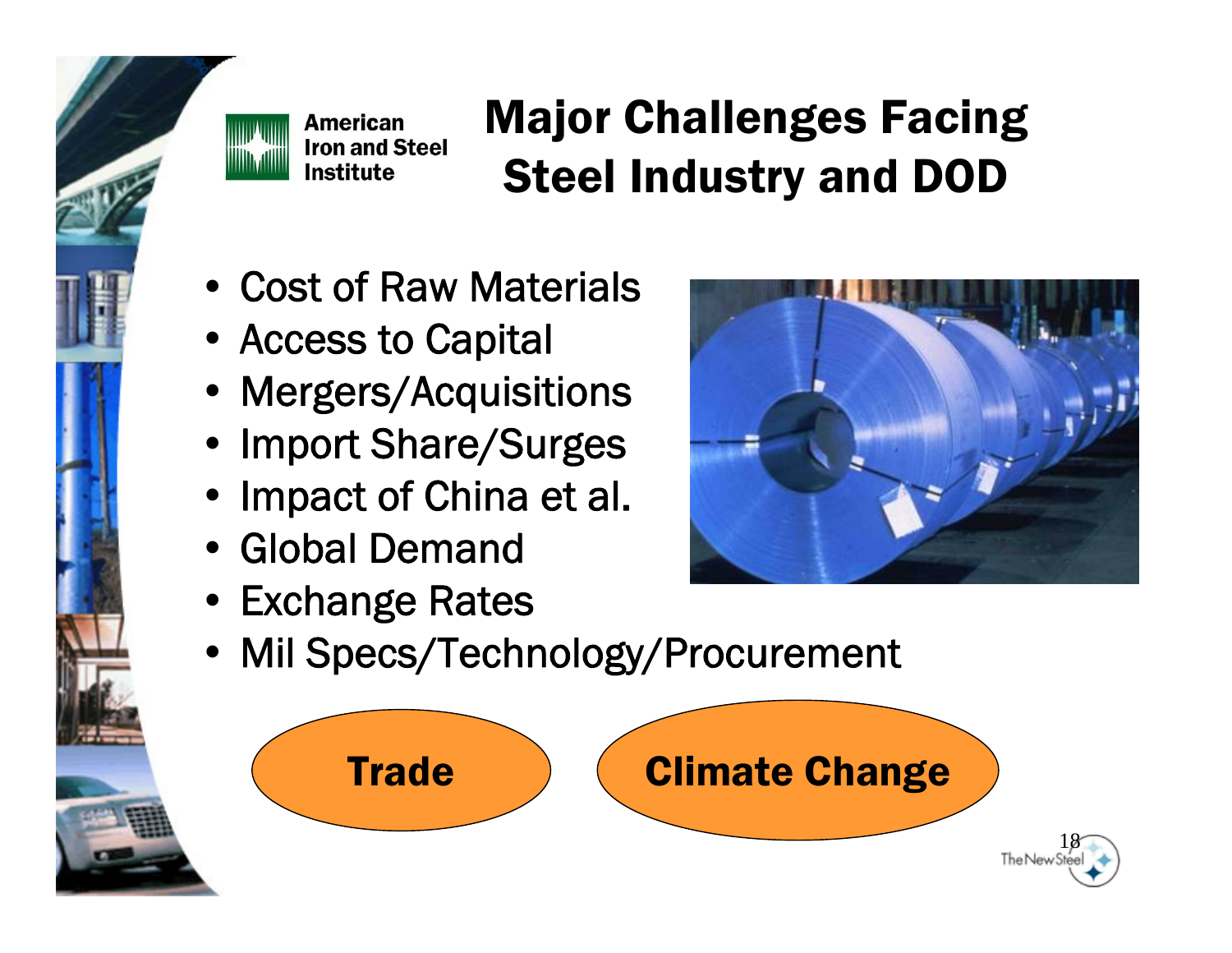

# Globalization of Steel Industry

- Foreign Investment/Ownership
- USA Mergers and Acquisitions
	- ArcelorMittal (Luxembourg)
	- Severstal (Russia)
	- Evraz (Russia)
	- $-$  . ). ) and in the set of  $\sim$ SSAB (Sweden)
	- Gerdau Ameristeel (Brazil)
- Domestically Incorporated
- Regional Market Priority



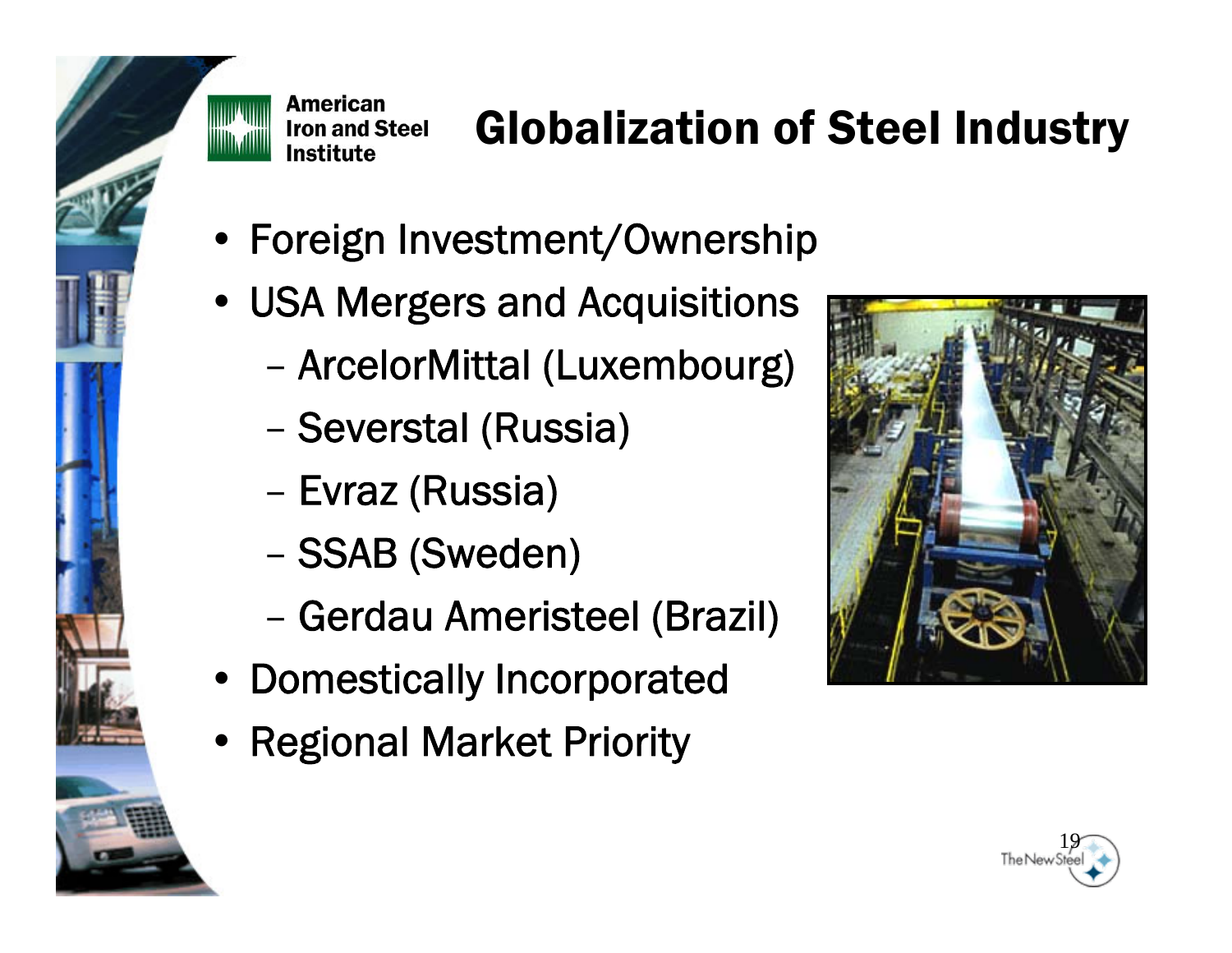

# Global Demand: Raw Materials

Cost Drivers Impacting Steel Prices

- Scrap (300%, China Demand)
- Coke (Import, W.V. Coal Mine)
- Iron Ore (China Demand)
- Energy Costs (78% Increase Since 2002)



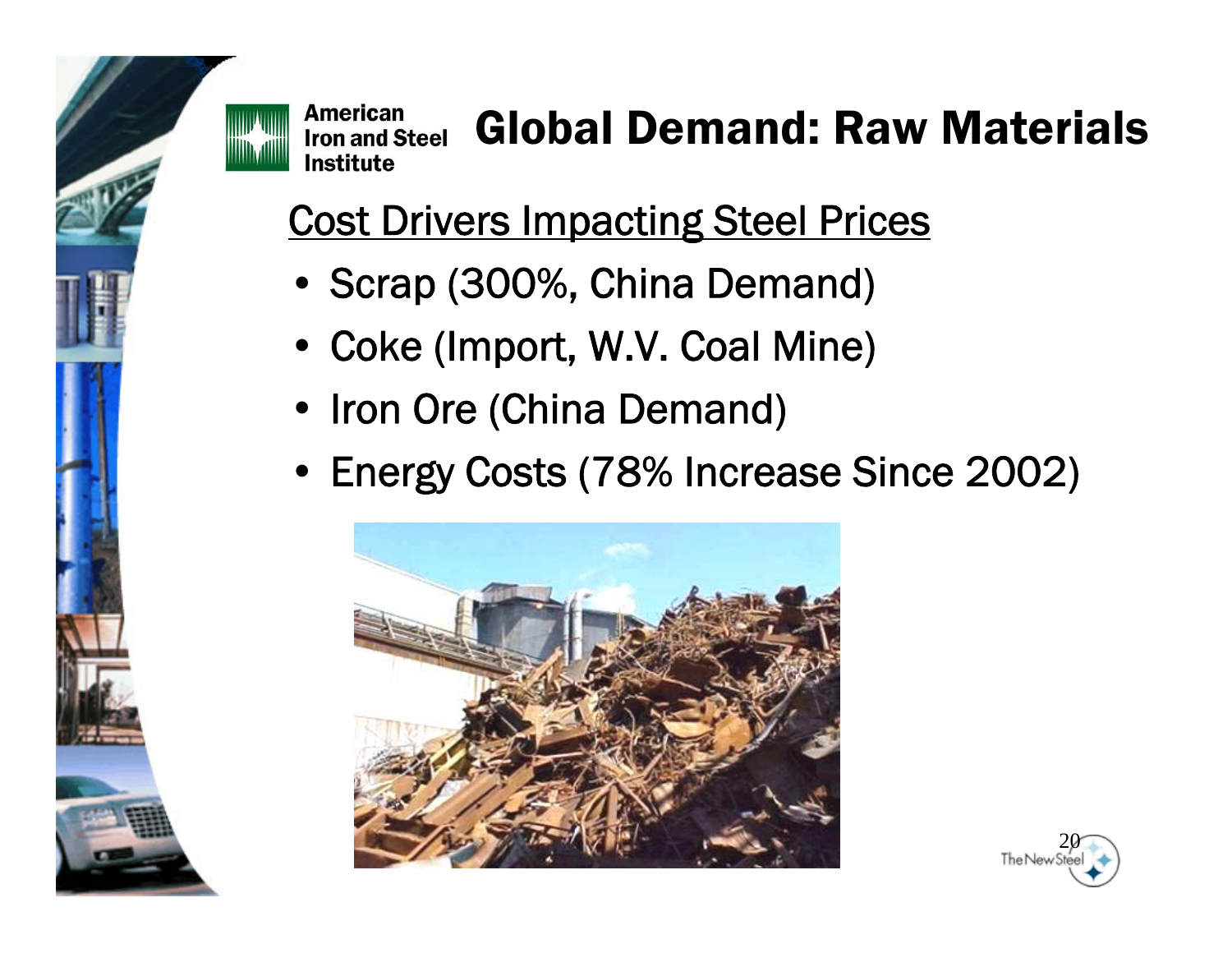

Purchasing Magazine Transaction Price for Steel, Hot-Rolled Sheet, Midwest Market Average, \$/Ton January 1980 - December 2008

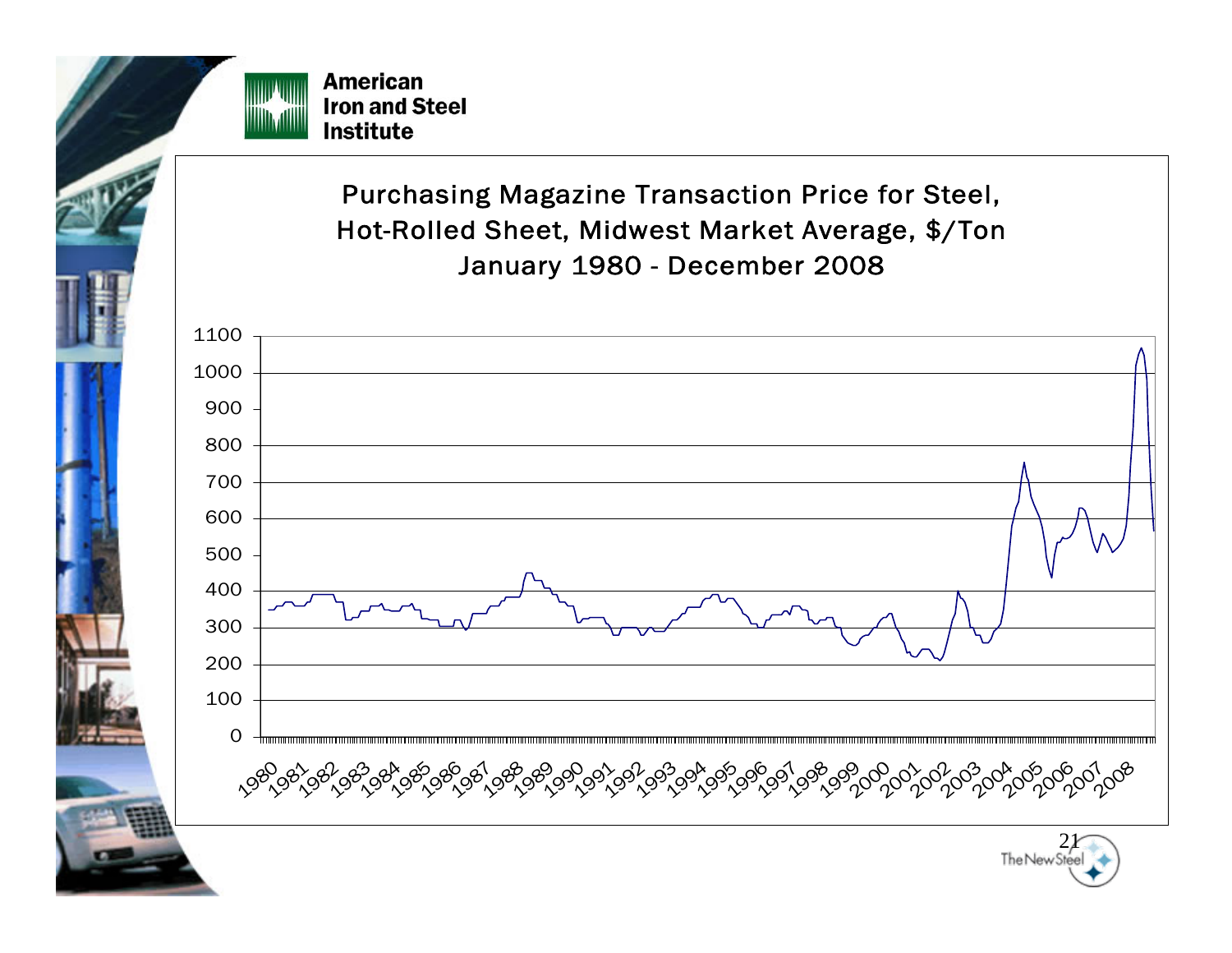

# Steel and Defense Industries: Working Together

- National Defense
- Economic Stability
- Homeland Security
- Domestic Preference
- Buy American
	- Domestic Incentive
	- **Production Disruption**
	- $\blacksquare$  Availability/"Kick Out Clause"  $\blacksquare$